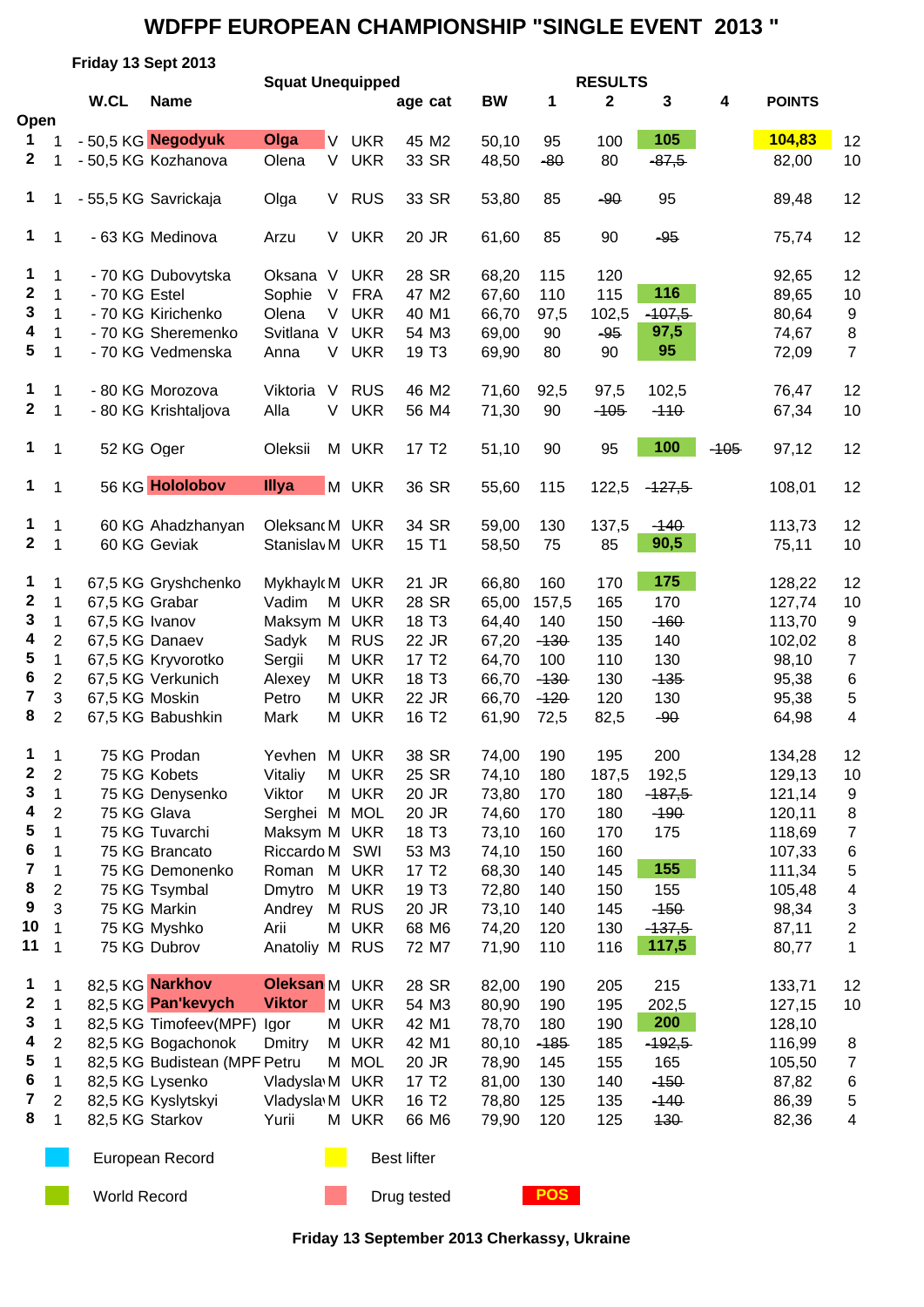## **WDFPF EUROPEAN CHAMPIONSHIP "SINGLE EVENT 2013 "**

|                         |                | Friday 13 Sept 2013 |                    |                         |            |                   |           |        |                |          |   |               |                  |
|-------------------------|----------------|---------------------|--------------------|-------------------------|------------|-------------------|-----------|--------|----------------|----------|---|---------------|------------------|
|                         |                |                     |                    | <b>Squat Unequipped</b> |            |                   |           |        | <b>RESULTS</b> |          |   |               |                  |
|                         |                | W.CL                | <b>Name</b>        |                         |            | age cat           | <b>BW</b> | 1      | $\mathbf 2$    | 3        | 4 | <b>POINTS</b> |                  |
| 1                       | $\mathbf{1}$   |                     | 90 KG Feofanov     | Yevgen M UKR            |            | 30 SR             | 87,90     | 230    | 240            | $-245$   |   | 142,54        | 12               |
| $\mathbf 2$             | $\overline{2}$ |                     | 90 KG Cotoman      | Victor                  | M MOL      | 33 SR             | 88,60     | 190    | 197,5          | $-202,5$ |   | 116,72        | 10               |
| 3                       | 3              |                     | 90 KG Polonskyy    | Rostysla M UKR          |            | 34 SR             | 83,90     | 185    | 190            | 195      |   | 119,38        | 9                |
| $\overline{\mathbf{4}}$ | $\mathbf{1}$   |                     | 90 KG Yermakov     | Mykola M UKR            |            | 59 M4             | 88,60     | 175    | 185            | 190      |   | 112,29        | 8                |
| 5                       | 1              |                     | 90 KG Shchetinin   | Mykhailo M UKR          |            | 23 JR             | 87,40     | 170    | 180            | 187,5    |   | 111,75        | $\overline{7}$   |
| 6                       | $\mathbf{2}$   |                     | 90 KG Vereneakis   | Yiannis M ENG           |            | 20 JR             | 88,10     | $-170$ | 180            | 185      |   | 109,71        | 6                |
| $\overline{7}$          | 3              |                     | 90 KG Babarykin    | <b>Vladysla</b> M UKR   |            | 20 JR             | 82,80     | 170    | 180            | 185      |   | 114,27        | 5                |
| 8                       | 1              |                     | 90 KG Gavriluta    | Eugen                   | M MOL      | 17 T <sub>2</sub> | 89,40     | 160    | 170            | $-175$   |   | 99,91         | 4                |
| 9                       | 1              |                     | 90 KG Tverdovskiy  | Evgeniy M RUS           |            | 63 M <sub>5</sub> | 90,00     | 140    | $-145$         | 145      |   | 84,87         | 3                |
| 10                      | 1              |                     | 90 KG Lazaridi     | Georgiy M RUS           |            | 80 M9             | 85,20     | 100    | 120            | 130      |   | 78,77         | $\overline{2}$   |
| 1                       | 1              | 100 KG Gogu         |                    | Victor                  | M MOL      | 23 JR             | 95,50     | 222,5  | 233            | 240      |   | 135,91        | 12               |
| $\boldsymbol{2}$        | $\mathbf{1}$   |                     | 100 KG Lutsenko    | OleksandM UKR           |            | 38 SR             | 98,40     | 215    |                |          |   | 119,99        | 10               |
| 3                       | 1              |                     | 100 KG Chekrenev   | Anatoly                 | M RUS      | 54 M3             | 98,70     | 160    | 165            | 170      |   | 94,74         | 9                |
| 4                       | $\mathbf 1$    |                     | 100 KG Ulyanych    | Vasyl                   | M UKR      | 65 M6             | 98,80     | 100    | 110            | $-120$   |   | 61,27         | 8                |
|                         |                |                     |                    |                         |            |                   |           |        |                |          |   |               |                  |
| 1                       | 1              |                     | 110 KG Kuznetsov   | <b>Artem</b>            | M UKR      | 25 SR             | 107,10    | 240    | 250            | 260      |   | 140,50        | 12               |
| $\mathbf 2$             | $\overline{2}$ |                     | 110 KG laroslavkyi | laroslav                | M UKR      | 35 SR             | 109,10    | $-220$ | 230            | 235      |   | 126,34        | 10               |
| 3                       | 3              | 110 KG Bardak       |                    | Sergii                  | M UKR      | 36 SR             | 106,50    | 210    | 217,5          | 225      |   | 121,79        | $\boldsymbol{9}$ |
| 4                       | 1              |                     | 110 KG Dovbenchuk  | Ivan                    | M UKR      | 23 JR             | 106,00    | 212,5  | $-222,5$       | 222,5    |   | 120,62        | 8                |
| 5                       | 4              |                     | 110 KG Chekrenev   | Valentin M              | <b>RUS</b> | 29 SR             | 107,30    | 207,5  | 215            | 220      |   | 118,82        | $\overline{7}$   |
| 6                       | $\overline{2}$ | 110 KG Danilov      |                    | Valentin M MOL          |            | 23 JR             | 108,50    | 200    | $-207,5$       | $-207,5$ |   | 107,68        | 6                |
| $\overline{\mathbf{7}}$ | 1              |                     | 110 KG Kirdohlo    | Oleh<br>М               | <b>UKR</b> | 53 M3             | 107,60    | 180    | 190            | $-200$   |   | 102,52        | 5                |
| 8                       | 1              |                     | 110 KG Van Kempen  | Steve (IM ENG           |            | 47 M2             | 108,00    | 165    | $-175$         |          |   | 88,95         | 4                |
| 1                       | 1              |                     | 125 KG Golovan     | Mykola<br>M             | <b>UKR</b> | 52 M3             | 121,00    | 210    | 235            | $-250$   |   | 123,61        | 12               |
| $\boldsymbol{2}$        | $\mathbf{1}$   |                     | 125 KG Cuddihy     | <b>Thomas</b> M         | <b>IRE</b> | 43 M1             | 118,00    | 210    | 227,5          | $-235$   |   | 120,30        | 10               |
| 3                       | $\mathbf{1}$   |                     | 125 KG Smolnikov   | Andreii                 | M UKR      | 35 SR             | 115,90    | 210    | 225            | $-242,5$ |   | 119,39        | 9                |
| 4                       | $\overline{2}$ | 125 KG Galita       |                    | Sergei                  | M UKR      | 34 SR             | 112,10    | 200    | 210            | 215      |   | 114,83        | 8                |
|                         |                |                     |                    |                         |            |                   |           |        |                |          |   |               |                  |
| 1                       | 1              |                     | 145 KG Vorontsov   | Andrey                  | M UKR      | 32 SR             | 133,00    | 240    | 250            | 260      |   | 132,94        | 12               |
| $\mathbf 2$             | $\overline{2}$ |                     | 145 KG Golivets    | Vasyl                   | M UKR      | 53 M3             | 128,30    | 210    | 220            | 225      |   | 116,33        | 10               |



World Record **Drug tested POS**